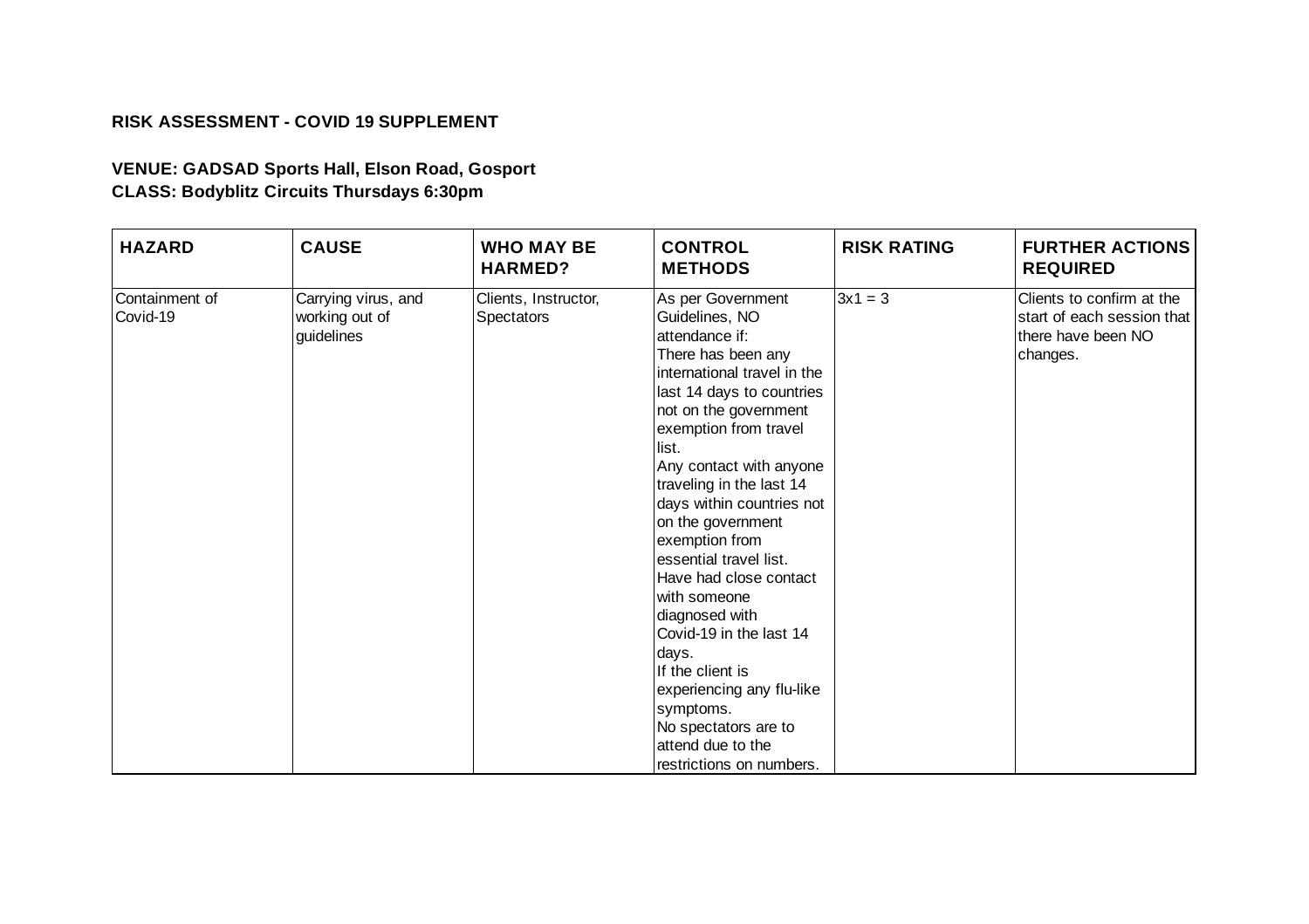| Spread of Covid-19   | Carrying virus, and     | Clients, Instructor, | Ensure NO attendance if    | $3x1 = 3$ | Clients to confirm at the   |
|----------------------|-------------------------|----------------------|----------------------------|-----------|-----------------------------|
|                      | working out of          | <b>Spectators</b>    | any symptoms are           |           | start of each session that  |
|                      | guidelines              |                      | shown as per               |           | there have been NO          |
|                      |                         |                      | Government Guidelines.     |           | changes.                    |
|                      |                         |                      | Clients are to ensure      |           | Confirm and refresh with    |
|                      |                         |                      | hands are cleaned prior    |           | each class.                 |
|                      |                         |                      | to arrival, and during the |           | All clients to confirm that |
|                      |                         |                      | class with their own       |           | they understand the         |
|                      |                         |                      | cleaning products.         |           | need to bring their own     |
|                      |                         |                      | Group numbers and          |           | mat prior to attending.     |
|                      |                         |                      | distancing to be           |           |                             |
|                      |                         |                      | controlled allowing for    |           |                             |
|                      |                         |                      | 3x3m exercise space        |           |                             |
|                      |                         |                      | The exercises are for      |           |                             |
|                      |                         |                      | individuals only.          |           |                             |
|                      |                         |                      | One person will be         |           |                             |
|                      |                         |                      | allowed per station        |           |                             |
|                      |                         |                      | regardless of household    |           |                             |
|                      |                         |                      | bubbles.                   |           |                             |
|                      |                         |                      | All clients to bring their |           |                             |
|                      |                         |                      | own exercise mat.          |           |                             |
| Conduct/behaviour of | Inappropriate behaviour | Clients, Instructor, | Remind students of the     | $1x1=1$   | Discussion each class.      |
| participants         | from clients.           | <b>Spectators</b>    | seriousness of the         |           |                             |
|                      |                         |                      | current Covid-19 and       |           |                             |
|                      |                         |                      | ensure any concerns        |           |                             |
|                      |                         |                      | are raised.                |           |                             |